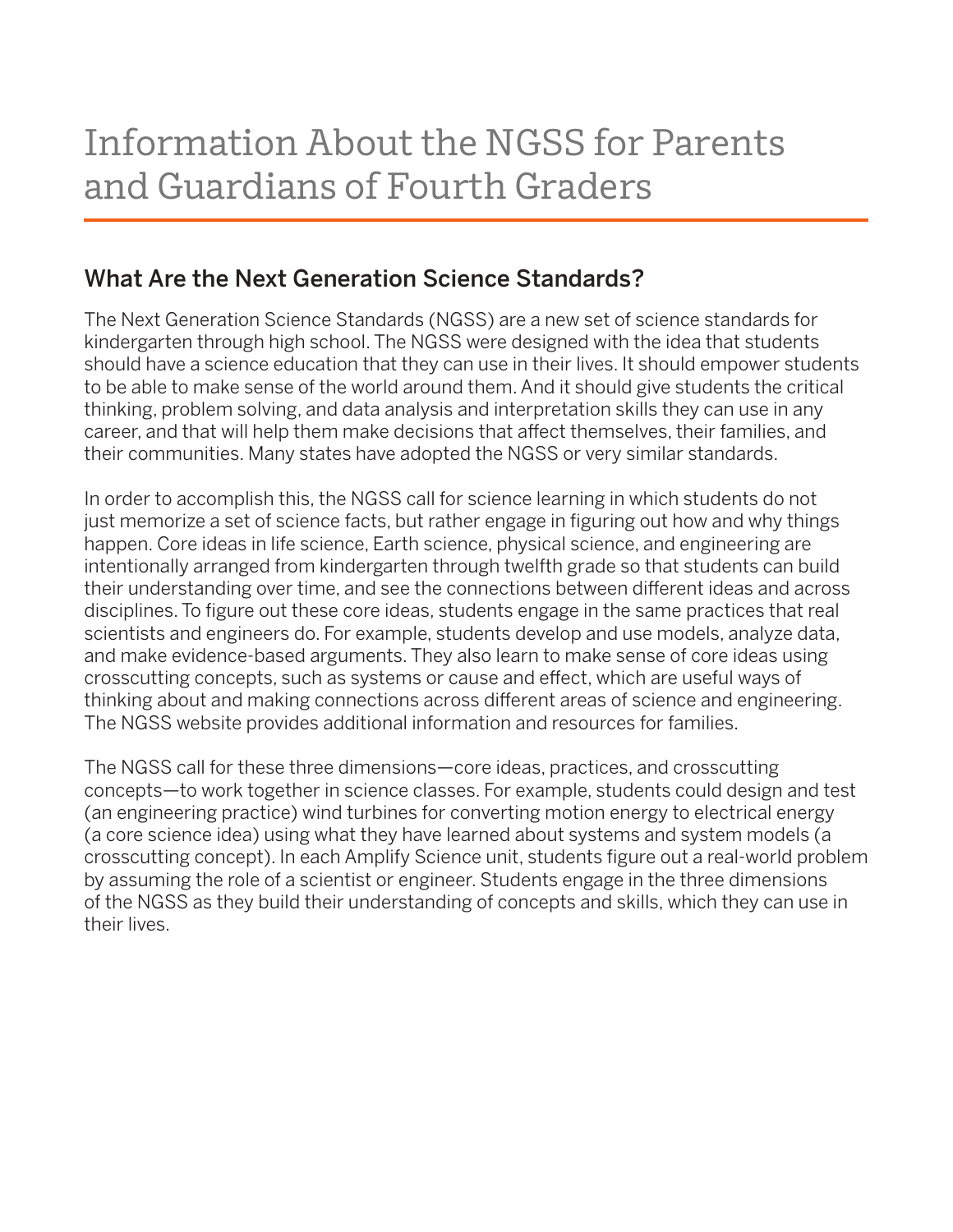## Three-Dimensional Learning in the Amplify Science Fourth-Grade Course

The Amplify Science Grade 4 Course includes four units that support students in meeting the NGSS. The following unit summaries demonstrate how students engage in three-dimensional learning to solve real-world questions and problems.

**Energy Conversions: Blackout in Ergstown**. Students take on the role of systems engineers for Ergstown, a fictional town that experiences frequent blackouts, and explore reasons why an electrical system may fail. They obtain information from science books and system models to learn about types of energy, energy sources, energy transfer, and energy conversion. They define engineering problems related to the town's electrical system and design wind turbines using what they have learned about energy and matter.

Vision and Light: Investigating Animal Eyes. Students investigate why there is a decline in the number of Tokay geckos living in one area of a rainforest in the Philippines. They plan and conduct investigations and analyze data related to animal senses to figure out cause-and-effect relationships between environmental changes, the parts of an animal's vision system, and the animal's ability to see well. They make models and write explanations to share what they learn about how animals' body structures perform functions related to senses and survival.

**Earth's Features: Mystery in Desert Rocks Canyon.** In the role of geologists, students investigate a fossil and the geologic history of the area where the fossil was found. Students write scientific arguments about how the fossil formed and what the environment of that area was like in the past. They gather evidence for their arguments by finding patterns in rock layers, reading science books, and using digital and physical models. They analyze rock layers to draw conclusions about times of stability and times of change in the environments of a particular place.

Waves, Energy, and Information: Investigating How Dolphins Communicate. Students take on the role of marine scientists investigating how bottlenose dolphin mothers and their calves use patterns of sound to communicate across distances. Students ask questions about sound and gather evidence from physical models and a digital model. They investigate sound waves at the nanoscale and also investigate observable properties of sounds, such as volume and pitch. They use mathematical thinking to make sense of the wavelength and amplitude of waves.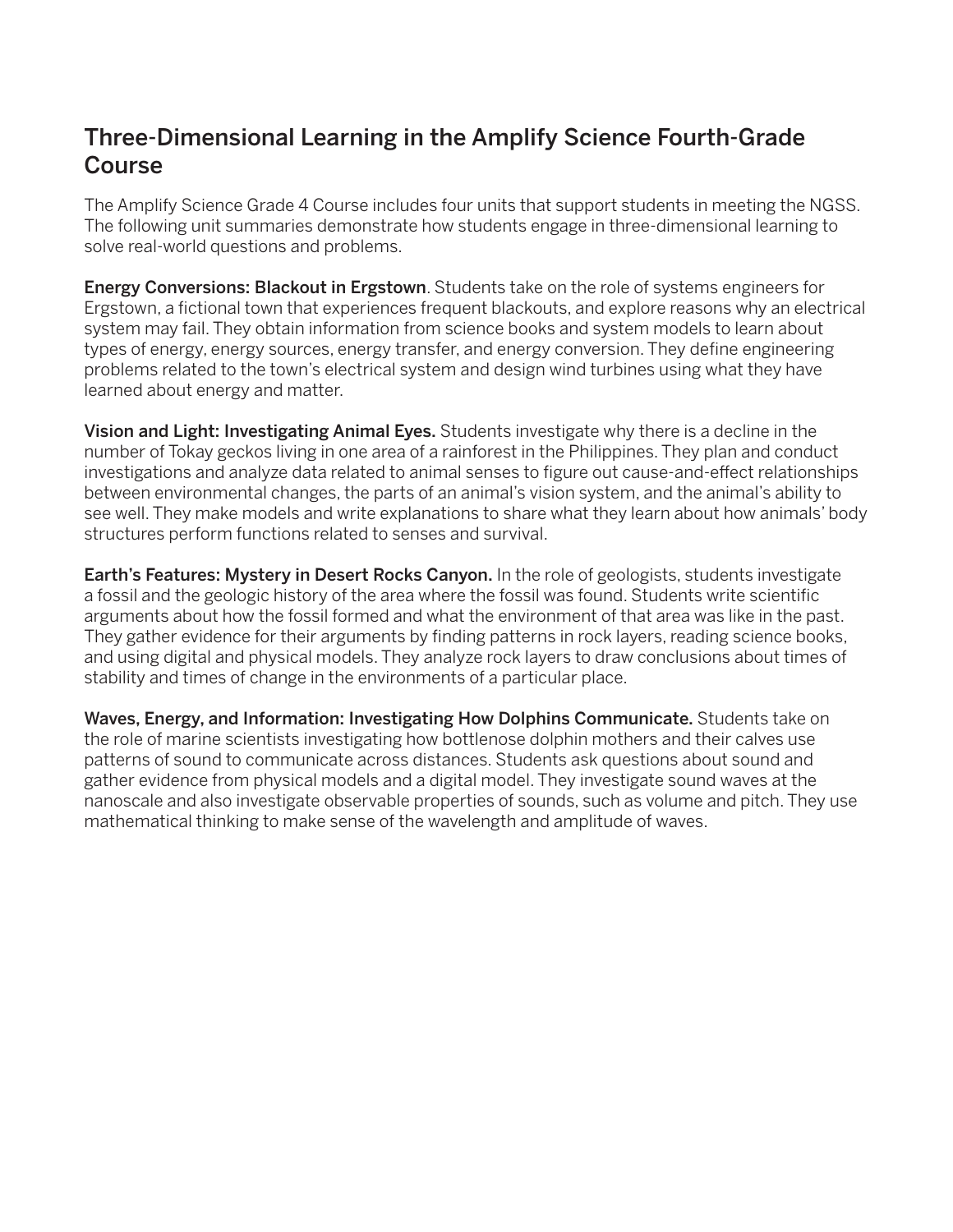## ¿Qué son los Estándares de Ciencias para la Próxima Generación?

Los Estándares de Ciencias para la Próxima Generación (en inglés, Next Generation Science Standards—NGSS) son un nuevo conjunto de estándares de ciencia desde kinder al grado 12. Los NGSS fueron diseñados pensando en que los/as estudiantes deberían tener una educación de ciencia que puedan utilizar en sus vidas. Esto debería empoderar a los/as estudiantes para que puedan comprender el mundo a su alrededor. Y debería proporcionarles las aptitudes de pensamiento crítico, solución de problemas y análisis e interpretación de datos que podrán usar en cualquier carrera y que les ayudarán a tomar decisiones que les afectan como individuos, y que afectan también a sus familias y comunidades. Muchos estados han adoptado los NGSS u otros estándares muy similares.

Para poder lograrlo, los NGSS exigen un aprendizaje de ciencia en el cual los/as estudiantes no solo memorizan un conjunto de datos de ciencia, sino que se involucran en el descubrimiento de cómo y por qué suceden las cosas. Ideas fundamentales en ciencias biológicas, geociencias, ciencias físicas e ingeniería son distribuidos de manera intencional desde kinder al grado 12 para que los/as estudiantes puedan desarrollar su comprensión a través del tiempo y ver las conexiones entre las diferentes ideas y entre una disciplina y otra. Para descubrir estas ideas fundamentales, los/as estudiantes llevan a cabo las mismas prácticas de científicos/as e ingenieros/as reales. Por ejemplo, los/as estudiantes desarrollan y utilizan modelos, analizan datos y crean argumentos basados en evidencia. También aprenden a darle sentido a las ideas fundamentales utilizando conceptos multidisciplinarios, como sistemas o causa y efecto, los cuales son útiles maneras de pensar sobre diferentes áreas de ciencia e ingeniería y de hacer conexiones entre estas. El sitio web de NGSS proporciona información y recursos adicionales para familias.

Los NGSS exigen que estas tres dimensiones (ideas fundamentales, prácticas y conceptos multidisciplinarios) sean trabajadas en conjunto en las clases de ciencia. Por ejemplo, los/as estudiantes podrían diseñar y probar (una práctica de ingeniería) turbinas de viento para convertir la energía del movimiento en energía eléctrica (una idea fundamental de ciencia) usando lo que han aprendido acerca de sistemas y modelos de sistemas (un concepto multidisciplinario). En cada unidad de Amplify Science, los/as estudiantes resuelven un problema del mundo real adoptando el papel de científico/a o ingeniero/a. Los/as estudiantes se involucran en las tres dimensiones de NGSS al ir desarrollando su comprensión de conceptos y aptitudes, los cuales pueden usar en sus vidas.